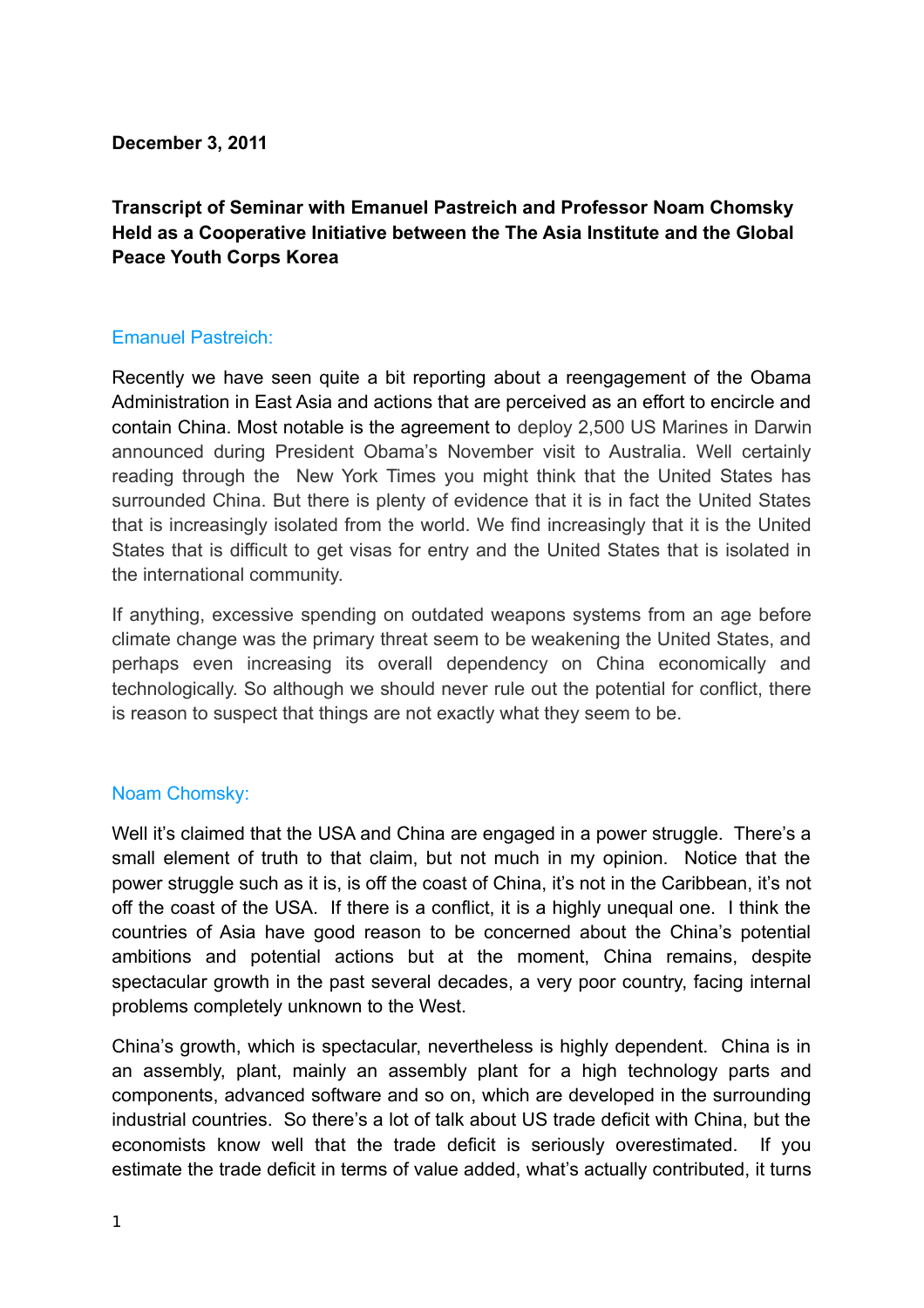out that the deficit with China is overestimated by about 25%, and the deficit with South Korea, Taiwan, Japan and Singapore is about underestimated by the same amount. Because there is an Asian production system wherein high technology and R&D is located on the periphery of China, and China serves an assembly plant.

### Emanuel Pastreich:

If anything, we can see remarkable economic integration between China and the United States. Although there are considerable restrictions for the movement of people from one country to the other, we find that products, raw materials, are moved from one country to the other with remarkable speed and efficiency. There are no barriers at all for raw materials to move from the United States to China or finished products to move from China to the United States. The level of economic integration between the two countries is perhaps unprecedented. No two economic systems have been so closely linked at such a distance. But the gap between people remains significant. Moreover, in terms of technology, we are finding extremes of outsourcing made possible by the decreasing significance of distance. The decreasing cost of transmitting information means that an American company can essentially be perfectly linked to Chinese factory and work as an integrated whole. But the countries themselves are not at all integrated. They barely know each other. Technology will continue improve in China, with serious implications for the world.

#### Noam Chomsky:

China will no doubt move up the technological ladder, but that's not an easy path, and it faces extremely serious problems- demographic problems, ecological problems, problems of repression, political problems unknown in the West. The military budget in China is a fraction of that of the United States'. In fact, it's a fraction of what the United States spends in the wars in Iraq and Afghanistan, let alone the whole budget. In fact, the US military budget is approximately the same as the rest of the world's combined.

So yes there's a conflict of interest in the South China Sea for example, but to think of it as some kind of parody is I believe highly misleading. That's not to say one should not be concerned about potential developments in China, there are plenty of points of conflict in the territorial water surrounding it, but we should recognize that it's by no means a parallel system, as you can see simply from the fact that the conflicts are off the coast of China. The United States with South Korea is as I mentioned planning a major military base in Jeju Island, confronting China, about 300 miles away, the US has just announced that it is deploying marines in Australia, confronting China, that's in addition to the many military bases it has there already.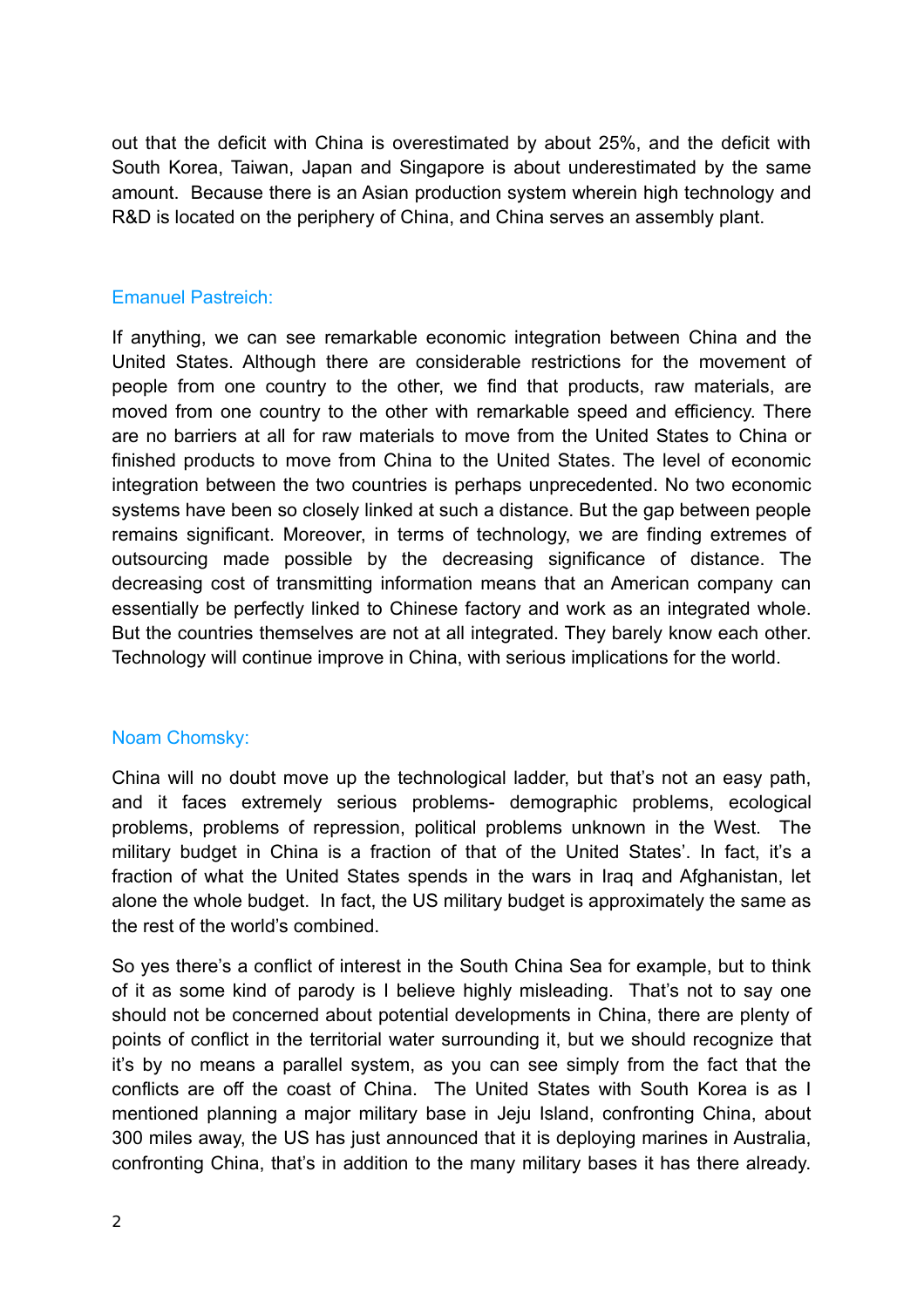It's inconceivable that China would be doing anything similar off the coasts of the United States. And it's worth keeping that in mind.

## Emanuel Pastreich:

China has quite a bit invested in the United States and oddly Chinese have a more positive impression of Americans than do many foreigners. The confrontation is driven in part by conflicts in national interests, but the two countries are so integrated that such lines are not very clear. In fact the more critical question going forward will be the fragmentation within Chinese, and above all within American society. Those fault lines in the domestic social economic sphere are of course related to globalization and they are far more significant as a trend.

### Noam Chomsky:

One of the very striking developments in the past several months, is the Occupy Movement: Occupy Wall Street, Occupy Boston, where I am, all over the US, same in Spain, same in Greece, same in England. These are mostly young people, when they occupy a particular area, say the park near Wall Street, they're forming associations, bonds, creating communities, exchanging ideas, discussing, proposing plans, reaching out to others, who form what they call the 99%. That's an accurate description, the overwhelming majority of the population, who have been left out of recent so called Neo-liberal economic development, have been left to stagnate while the tiny fraction of the population has become extremely wealthy and the democratic systems have been significantly eroded and now they are confronting that- first major effort in 30 years, to confront these developments. Well that's the kind of thing the youth can do and are doing, just as in Jeju Island, villagers are doing things. There's no shortage of opportunities, if there's a shortage of anything it's will, will and dedication.

## Emanuel Pastreich:

We have a group of students with us here today who have actually made up their minds that they want to contribute to society, to break out of a consumer-dominated culture and have a real impact. When I speak to young people, they often express their frustration that there are these educated and capable people in positions of power, but they are doing nothing to address the issues of our age. Why is it, our youth ask, that these people so well educated and so well connected are just sitting their watching?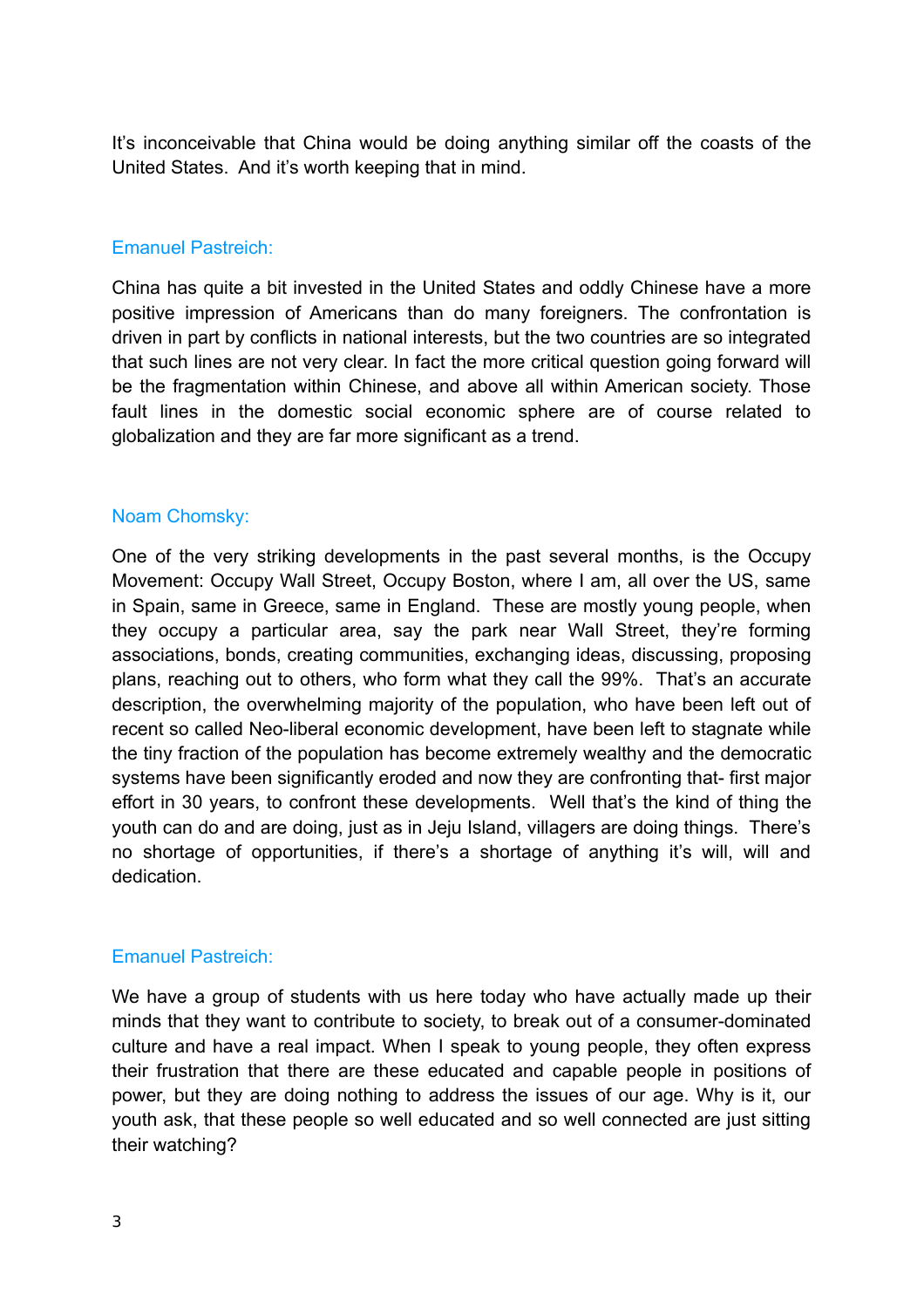### Noam Chomsky:

Well, that's not true that they're doing nothing. They're doing very definite things. So for example, the government of South Korea and United States, right now are planning to destroy a substantial part of the Island of Peace, to develop a naval base, which could be a stepping stone towards a nuclear war. That's doing something.

In social and economic policies of the past 30 years, the leaders of much of the world, the Western world, have been pursuing policies that have led to an extremely sharp concentration of wealth, unprecedented in the US, it's not the only case of such a trend. In the United States about 1/10 of the population has maybe 40% of wealth. For the rest of the population, over the last 30 years it has been stagnation and decline. They are doing things. Take the case of Brazil and South Korea that I've mentioned. The big growth period of South Korea has been since 1980, a very substantial period of economic growth. In Brazil, to repeat, in 1980, the economy of South Korea was about 2/3rds of Brazil's per capita. Brazil stagnated for about 20 years. South Korea grew enormously, and now Brazil is starting to grow, and South Korea is growing even faster. That's why South Korea economy is now roughly 3 times Brazil.

Now what happened during those 20 years? Well, those 20 years, Brazil was following policies of people in power who were doing something – mainly imposing so-called Neo-liberal principles and structural adjustment principles and others, which for all of Latin America, not just Brazil, led to a period of stagnation and decline, very much the way they have for the majority of the population in the US, England, and to certain extent, elsewhere, during the same period. So yes, they are doing something. People in power quite typically, do things to extend and intensify their own power. Sure that's what you expect them to do.

The young people are in a position where they don't have to do this. Young people are in the freest moment of their lives. People like you, youth, you're out of parental control more or less, you do not yet have the burdens of trying to put food on the table for family, maybe under difficult conditions. You're fairly free, more free than anyone ever is in their lives, to think, to plan, to consider alternatives, to develop new ideas, and so on, and that's why over the years, a great deal of initiative towards progress has indeed come from young people.

## Emanuel Pastreich:

Korea is an interesting case. When I first came to Korea in 1994, the campuses smelled constantly of tear gas and there were violent protests on a regular basis. That age was after the big student movements of the 1980s that forced real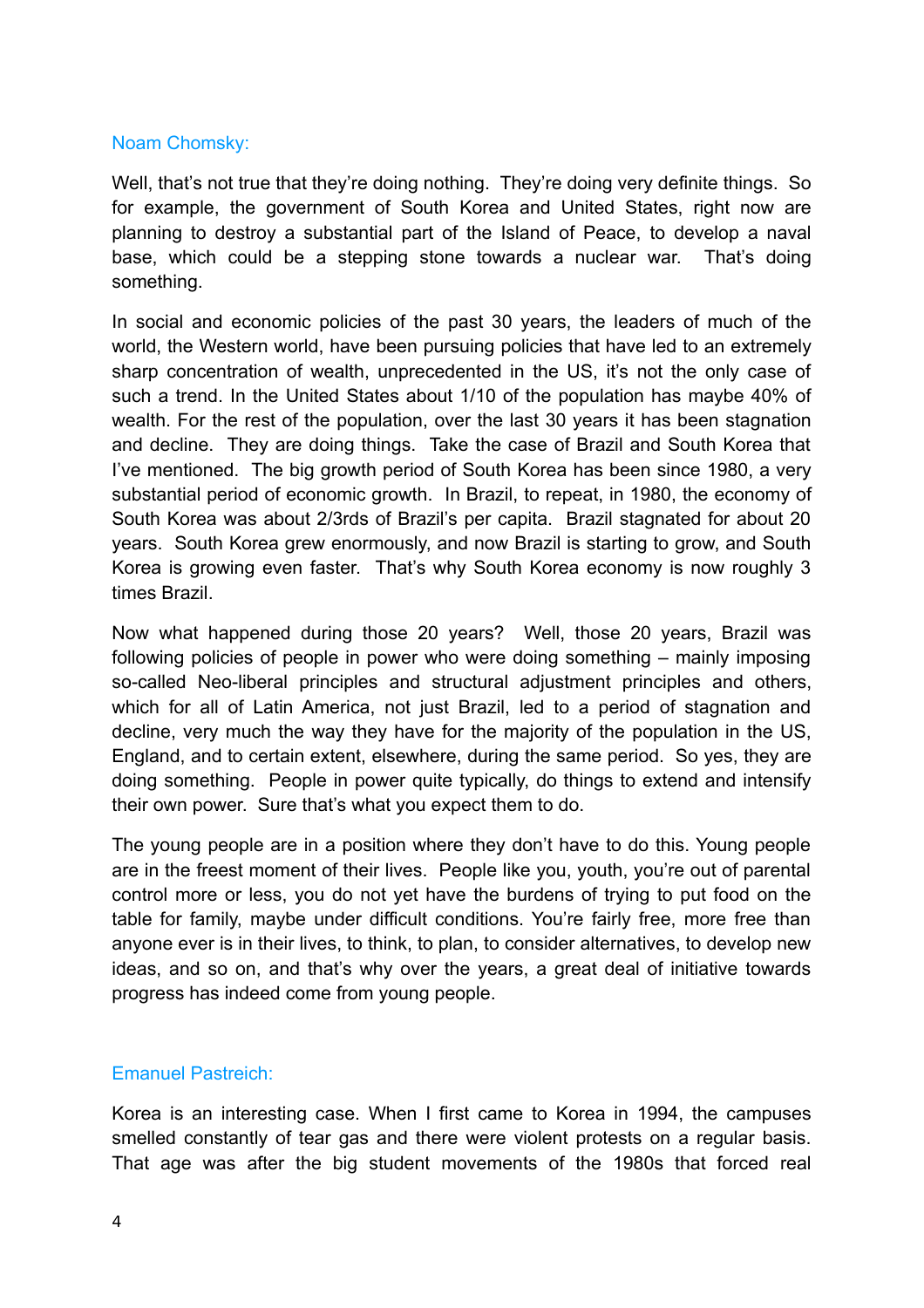democratic change within the system. But now the situation is almost reversed. In the United States now we see student activism, but in Korea less so. Many more students are focused on preparing their credentials to get a job. They do not seem to have that same drive, whereas in the United States students are becoming active on a scale we have not seen since the 1960s. Of course student movements can go in various directions and their ultimate impact can be minimal or even negative. The question is what is the long term goal. Global Peace Youth Corps is trying to make that activism positive and international. Therein lies the potential.

The question remains, what are successful role models.

## Noam Chomsky:

Well, we can look at the Civil Rights movement, a major development of the past 50 years. The Civil Rights movement didn't achieve all its ends by any means, but it brought about a very substantial progress. Well if you think about the Civil Rights movement, you perhaps think of Martin Luther King Jr., giving a speech in Washington, a big demonstration in 1963, the "I Have a Dream" speech, which I'm sure you know, which was a very important event, and Martin Luther King Jr. was an individual of great significance and honor, but he would have been the first to tell you that he was riding a wave that had been created by others, most of them young people, college students, young Black students who in, couple of years earlier, had decided to sit in lunch counters in the South, in Atlanta, where Blacks were forbidden to sit, but they went in and sat at the lunch counters where they were arrested, beaten, and taken away.

And then others began riding freedom buses, in the South to try to organize voters so that Black voters, who were heavily repressed and have been kept out of the political system almost entirely throughout all of the history of the country, that wasn't easy either. They were attacked and many were killed, some young people joined from the North, many of them were killed. They worked hard and they finally broke through, and it got to the point where there was a mass popular movement, there could be a major demonstration in Washington, some important legislation was passed and so on. It's not too different from what happened in Korea in the 1980s, when the dictatorship was overthrown.

And in case after case, when you look, you find that the young people are often at the forefront, just as they are in the Occupy movements today, whether it's in Spain or Wall Street or anywhere else. You have opportunities, the kind that you didn't have when you were a child, and you may not have when you're older. When you're older, embedded in institutions with demands that leave less opportunity and less choice, so as in the past, I think it's entirely natural that young people should be facing these burdens.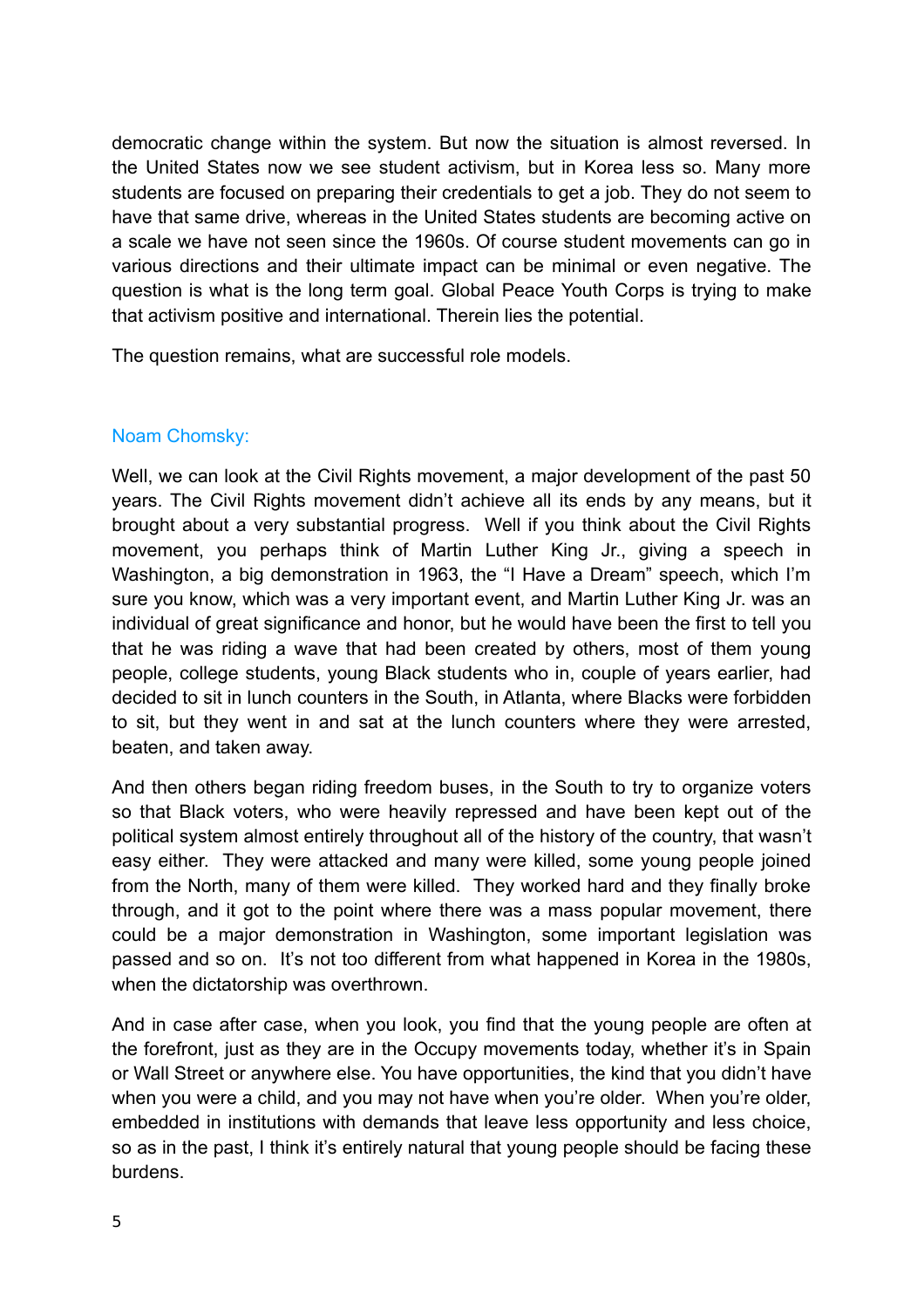I should say it's the same in other domains. So I happen to be in a university that is devoted to the sciences, probably the leading science university in the world. In the university, students are not expected to sit, take notes, and repeat on a test what they're told. They're expected to challenge, to create, to invent, to come up with new proposals, to show that the conventional ideas that they are being taught are maybe incorrect and should be pursued in a different way. And in fact, very commonly, the best ideas and newest thinking comes out of the work of students, graduate students, in seminars, and in their own research. And it's for similar reasons they can think in new ways and often make great breakthroughs. And it's pretty much the same in political life. So I think that, it may seem to you unfair that the rich and the powerful aren't doing the kinds of things that should be done, but you can understand why they're not doing them, and you can also understand why people like you have the opportunity to change that, as has been done in the past.

### Emanuel Pastreich:

I suppose one major challenge is how student activism can be linked to education. At Kyung Hee University, where I teach, we have embarked on a very ambitious project to establish a new liberal arts program, Humanitas College, that brings together education, civic education and public service. But can such an open system actually be established within the university? That is the major challenge for us today. Some students regard education as a paid-for service. They do not see any need to participate in anything. Then there are those who can only think in terms of getting their jobs. They have been lulled to sleep, thinking that the job interview is most important. Tragically, that job may not last very long and they may regret that they did not build friends for life at an earlier stage in their lives.

#### Student:

We now confront a radical neo-liberal system which seeks to turn everything into products and destroy our society and our environment. But if we want to move beyond this system, we must have a concept as to what can replace Neo-liberalism. What do you think is possible?

## Noam Chomsky:

What system can replace the Neo-liberal system? Well just ask yourselves, why Korea developed from 1980 to the present, while Brazil went through 20 years of stagnation. One reason is that Korea never accepted the Neo-liberal policies, until the early 90s, and in the end it suffered from them. Through the 1980s, the big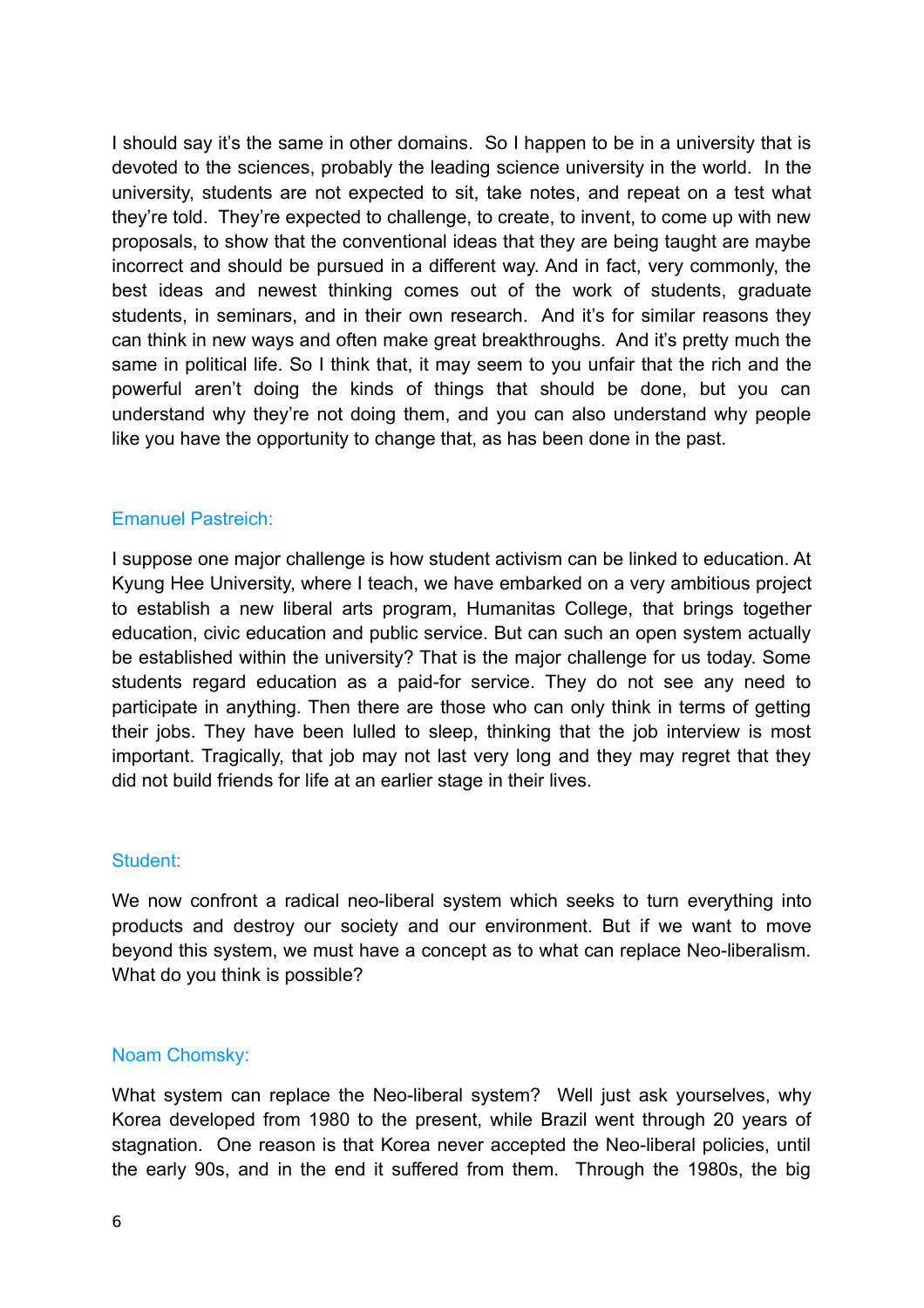growth period for Korea, Taiwan, Japan, Singapore, and in fact China, the East Asian economies, simply ignored the advice and demands imposed by the International Monetary Fund, the World Bank, the US Treasury, the leading Western Powers- they ignored all of that advice. They followed a policy of state-guided industrial development, which turned out to be highly successful.

Latin America in contrast, followed the rules rigorously, and the economy stagnated and declined. So you know very well, at least one alternative, maybe not the best alternative. Later South Korea did come to accept these rules, and within a few years, fell into a terrible financial crisis in 1997-98, then it sort of pulled itself out.

So there are plenty of alternatives, it's not necessary to follow these rules. Furthermore, we can move way beyond that, to a really functioning democratic society. That means one in which decisions about all issues are in the hands of the people who are subject to those decisions, that means communities, work forces, so on. So for example, why should an enterprise, say a manufacturing plant, why should it owned and run by banks and managers some remote place, or even right on the scene?

Why should some be giving orders and others taking them? Work forces themselves, in the community in which they exist, can in principle, and I think should, ultimately get to the point where they can take over and run these enterprises democratically for themselves. And the same is true for every other institution. There's a convention, and a history, that says we have to follow orders given to us from above. There was once a convention, and some extent there still is, that women have to follow the orders given by males, by their husband, or some other male. There were, not long ago, and still in much of the world are systems where slaves have to follow the orders of masters.

Over history, these structures of hierarchy and domination have been gradually eroded, by no means far enough, but substantially so. So it's a different world than it was 50 years ago. Korea is dramatically the case, United States also. And that history hasn't ended. This process can go on. Anywhere that you see structure of authority and domination, whatever it is, whether it's in a family, or in international affairs, or anywhere in between, wherever you find a structure of authority and domination, you should always be asking, "is it legitimate?" It isn't self-justifying, it has to justify itself. Can it justify itself? Can this system of domination justify itself?

Whether it's a patriarchal family, management-run or owner-run enterprise, a world system in which a few great powers determine the rules, together with multinational corporations, of the World Trade Organization- are any these structures legitimate? Well they have to prove their legitimacy. They have a burden of proof. And if they can't meet it, which is usually the case, then it's our challenge to dismantle it and move on to a greater degree of freedom and justice. And I suppose that's a process without end. So you can sketch out what the alternatives ought to be, but piece by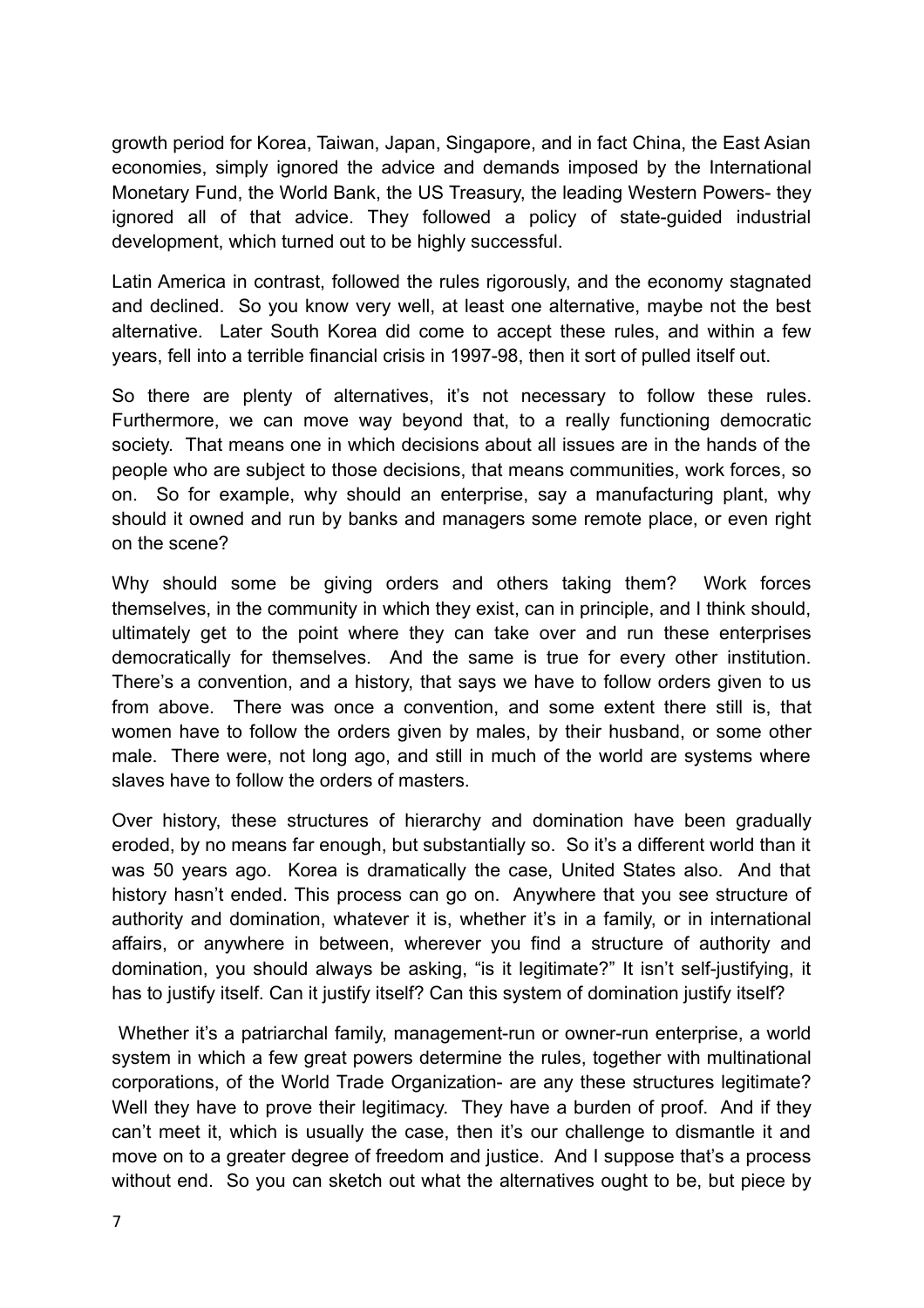piece, I think you can see how to approach, with particular kinds of repression, domination, authority, inequality that have no justification, and therefore can be and should be dismantled, as in the cases that I've mentioned, Civil Rights, Women's Rights, control over one's own work, many other things.

### Emanuel Pastreich:

The problem is quite complex because a consumer society generates a population that is passive and expects to consume. We have had great activism in the past, although as we know in the case of Russia, activism can lead in the wrong direction. As long as the attitude is a consumers' perspective, activism and the role of citizens in running institutions will be extremely limited. Let us take the case of Disney World. No one who goes to Disney World thinks that they have to help clean up, or help make up the displays, or cook the food. The customer assumes that once he or she has paid for the ticket, everything is included in that price. Well citizens make the same assumption. They think that they do not have to clean parks, or take away garbage, or think about their communities much. They are paying certain fees and that should cover everything. I have seen many young people in Korea just throw garbage on the street. They assume someone else will pick it up and that they have no responsibility. We have to start by addressing this issue.

#### Student:

Let me ask you about the division of the Korean Peninsula today. Why is this still the case and how can we address it as young people?

#### Noam Chomsky:

In South and North Korea, the issues are quite different, than in India and Pakistan, for example. But here in Korea the problems are very severe, it goes back, far back to at least the end of the Second World War, where there was strong desire for unification throughout Korea. It never happened, you know reasons why, so I don't have to run through them, it led to devastating conflict that practically destroyed the region.

There's been recovery of different kinds. By now the two societies are radically different. North Korea is a highly repressive, struggling society, while South Korea is vital, industrial, growing society. The only sensible proposal that I've heard is to how they can move towards some form of reconciliation, is one or another variety of Sunshine Policy. They've had small successes, a lot of failures, but if there's an alternative, I've never heard it. And I think that those policies, or policies similar to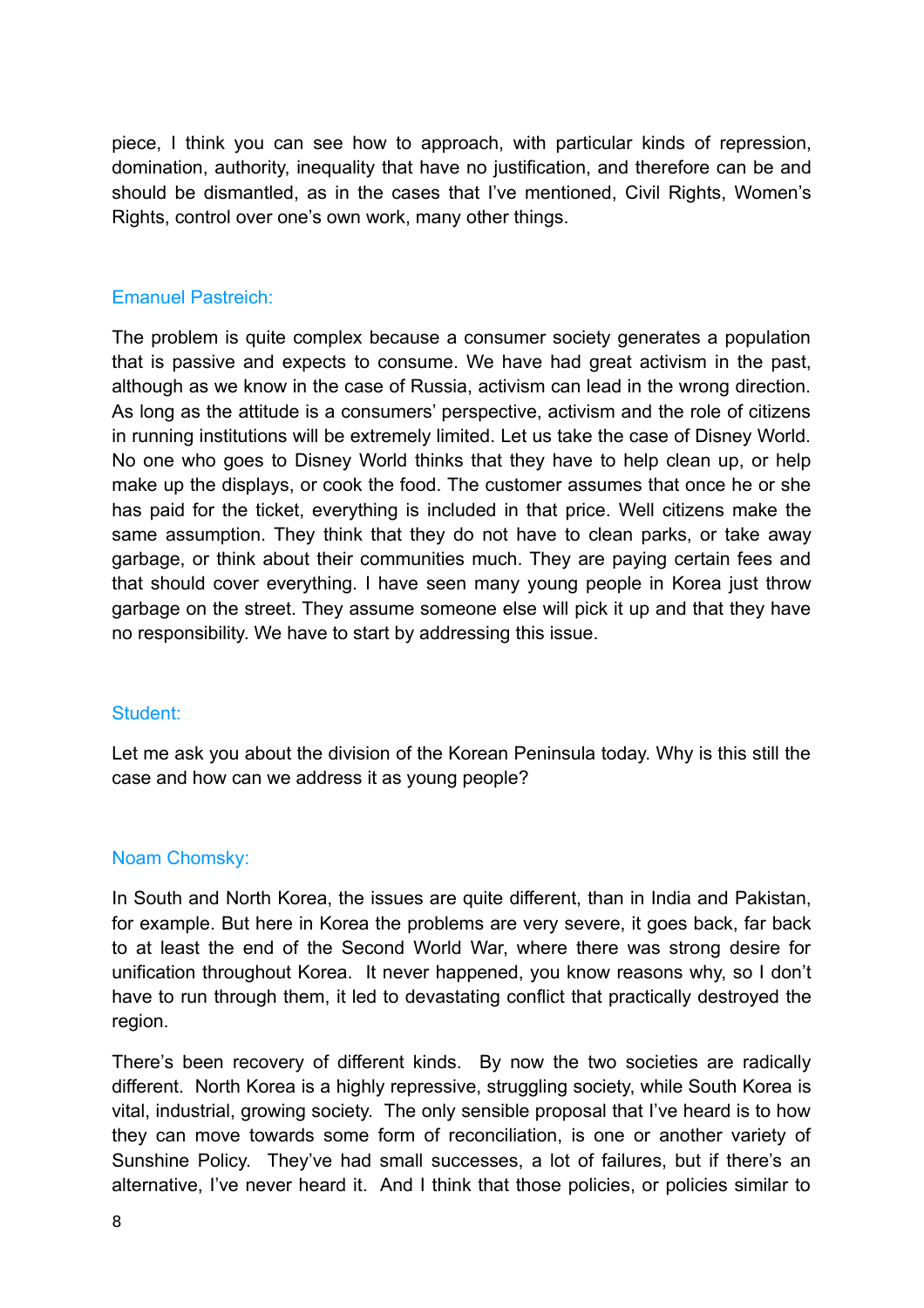those, have to be pursued, no matter how frustrating and difficult they are. I've never heard an alternative suggestion and if young people can come up with one, that would be great. But the worst thing to do is to engage in provocation, such as military maneuvers on the borders and so on, which are just bound to lead to retaliation, and increased tensions, and possibly even another war.

Take a look at other parts of the world, the problems are different. Another major problem right on the international agenda is the Israel and Palestine conflict. Well in comparison with India and Pakistan, North and South Korea, that's an easy one. In fact, there's an overwhelming international consensus on how it should be resolved by two states settled on the internationally recognized border and that proposal actually reached the Security Council in 1976, 35 years ago, it was vetoed by the United States, and since that time, the US has along with Israel, have simply blocked it.

It's not the only factor involved, but its' the major one and remains so today. So Europe can have a very positive role if it chooses to do so, by trying to mediate the conflict and move towards the international consensus, but Europe has chosen once again simply to follow obediently after the United States, abandoning a possible role in world affairs. It's not a matter of logical necessity, but it's a matter of choice, a choice of action, on the part of the people who have a fair degree of opportunity. The world opinion is overwhelmingly in support of this, but the governments are not implementing it. Well then, okay, that means we need more democracy, more responsiveness to the people's will, and if that happens this could move forward.

Let's take another major issue in world affairs. It also has to do with nuclear weapons. One of the dominant topics of world affairs today is Iran's pursuit of nuclear programs, which some believe may lead to nuclear weapons development. Well, it's kind of interesting that in the region, in the Arab world nearby, Iran is not Arab, but in the Arab world nearby, majority opinion is -nobody wants Iran to have nuclear weapons, much too dangerous- but the majority opinion is that the region would be more secure if Iran did have nuclear weapons, which would balance, what Arab opinion sees as the major threat they face, mainly the United States and Israel.

Is there a way out of this impasse? Yes, there's a way and everyone knows what it is. It's to move towards a nuclear-weapons-free zone, in the region, which would include Iran, Israel; it would include US, and British and probably French forces that deploy nuclear weapons that would all be excluded by a nuclear-weapons-free zone. Well, such efforts have been made in other parts of the world, partially, and it's critically significant in this region, there's very strong support for it.

 And interestingly just a few days ago, a poll in Israel found that the majority of Israelis are in favor of it, even if it would mean putting their own nuclear weapons under supervision. Why isn't it proceeding? Well, the great powers, and I'm sorry to say in this case primarily the United States, are impeding the effort. And here